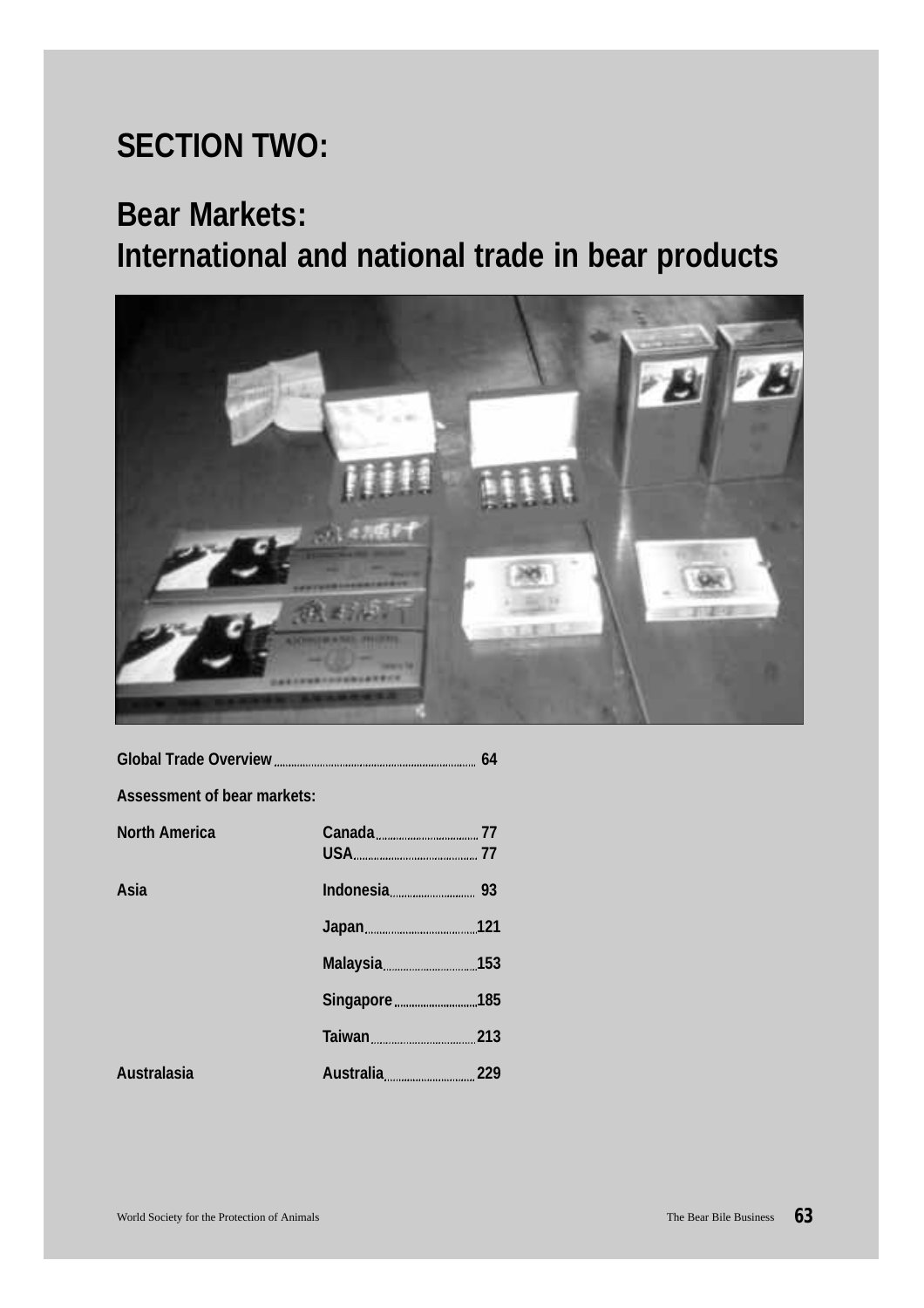# **Bear Markets: Global Trade Overview**

# **Philip Wilson**

In section 1 of this report, the historical background to the international trade in bear gall bladders and bear bile was discussed. This trade has been the subject of several detailed studies during the past decade, which have included studies that have concentrated on both the Asian region specifically and also the global market<sup>123</sup>. Two studies focused primarily on the trade in bear gall bladders<sup>23</sup>, whilst the study by Mills et al in 1995, also evaluated the trade in bear bile and bear bile products, the majority of which were claimed to be sourced from China.

China has claimed that they are not exporting bear parts or products containing bear bile and gall outside of Mainland China. Since the bear species in China (Asiatic black bear, Malayan sun bear and Asian brown bear) are CITES Appendix I listed species, any export would violate both CITES and Chinese Law. But, the reality is that these products have been found on sale in many countries. In 1999 and 2000, during WSPA's investigations of bear farms in China<sup>4</sup>, bear farm personnel stated that farm products were exported to the Asian region, e.g. Japan, Philippines, Korea, Hong Kong, Taiwan, and Singapore. The products are also found in the USA, Australia, Canada, and UK.

In addition, bear bile and products were found on sale at Kunming and Guangzhou international airports. This violated a Chinese officials' statement to the 13th meeting of the CITES Animals Committee, where the MOF reported that the sale of bear bile in China's international airports had been stopped<sup>5</sup>.

Following WSPA's investigations of bear farms in China, several national surveys were carried out in countries suspected to be external markets for the Chinese bear bile industry. Surveys were conducted in Canada<sup>6</sup>, USA<sup>6</sup>, Indonesia<sup>7</sup>, Japan<sup>8</sup>, Malaysia<sup>9</sup>, Singapore<sup>10</sup>, Taiwan<sup>11</sup> and Australia<sup>12</sup>. The primary purpose of this work was to determine the extent of the marketing of bear products, including manufactured bear bile medicines, bear bile powder and bear galls, within these countries. Information was obtained about the products, including the product range, price, and source. In addition, from these findings, some deductions could be made regarding the effect of this illegal international trade on wild bear populations both in the countries investigated, if applicable, and also in other bear range states.



**Bear products on sale in Malaysia, note the intact bear gall on the scales at the rear.**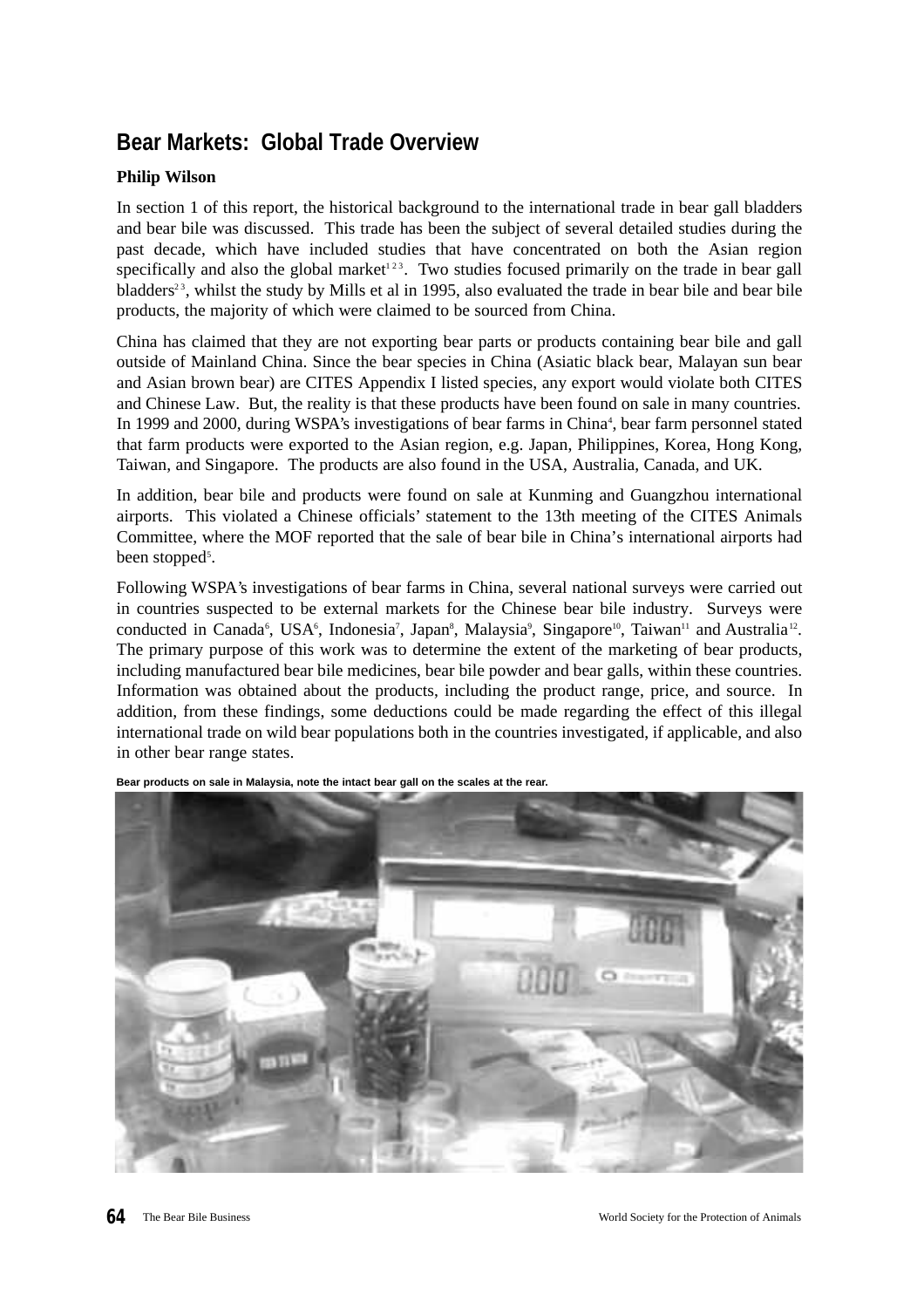| Table 1: Manufactured bear bile medicines found during the national surveys |
|-----------------------------------------------------------------------------|
|-----------------------------------------------------------------------------|

| No.              | <b>Product</b>         | <b>Type</b>         | Manufacturer              | <b>Price US\$</b> | Country    |
|------------------|------------------------|---------------------|---------------------------|-------------------|------------|
| 1                | Fel Ursi               | Ointment            | Chung Lien Drug Works,    | $US$2 - 4.00$     | Canada     |
|                  | Haemorrhoids           |                     | Hankow.                   | $US$2 - 4.00$     | <b>USA</b> |
|                  | Ointment               |                     | Hubei Province,           | <b>US\$0.70</b>   | Indonesia  |
|                  |                        |                     | China                     | <b>US\$0.92</b>   | Malaysia   |
|                  |                        |                     |                           | <b>US\$1.93</b>   | Singapore  |
|                  |                        |                     |                           | $US$1.90 - 2.72$  | Australia  |
| $\overline{2.1}$ | <b>Hsuing Tan Tieh</b> | Wax egg             | Yang Cheng Brand          | <b>US\$0.66</b>   | Malaysia   |
|                  | Ta Wan                 | containing          | The United                |                   |            |
|                  |                        | pills               | Pharmaceutical            |                   |            |
|                  |                        |                     | Manufacturer,             |                   |            |
|                  |                        |                     | Canton                    |                   |            |
| 2.2              | Tieh Ta Wan            | Wax egg             | The United                | $US$0.90 - 2.00$  | Canada     |
|                  |                        | containing          | Pharmaceutical            | $US$0.90 - 2.00$  | <b>USA</b> |
|                  |                        | pills               | Manufacturer,             | <b>US\$3.26</b>   | Australia  |
|                  |                        |                     | Kwangchow, China          |                   |            |
| 2.3              | Tieh Ta Wan            | Wax egg             | Guangzhou                 | $US$0.30 - 0.56$  | Indonesia  |
|                  |                        | containing          | Pharmaceutical Import &   | $US$0.66 - 1.05$  | Malaysia   |
|                  |                        | pills               | <b>Export Corporation</b> |                   |            |
| $\overline{3}$   | Moschus Fel            | Bile pill           | China National Medicine   | <b>US\$2.60</b>   | Canada     |
|                  | Ursi "Chufeng          |                     | & Health Products Import  | $US$1.70 - 1.95$  | Indonesia  |
|                  | T'oukuwan"             |                     | & Export Corp. Guang Xi   |                   |            |
|                  |                        |                     | Wu Chow Branch)           |                   |            |
| $\overline{4}$   | Diedayaowang           | <b>Revival Pill</b> | Produced under the        | $US$3 - 4.00$     | Canada     |
|                  | (Mao She Xiang,        | For sprain          | supervision of the United | $US$3 - 4.00$     | <b>USA</b> |
|                  | San Siong Dan          |                     | Pharmaceutical            | <b>US\$1.60</b>   | Indonesia  |
|                  | Preparation)           |                     | Manufactory,              |                   |            |
|                  |                        |                     | Kwangchow, China          |                   |            |
| $\overline{5}$   | <b>Fargelin For</b>    | Haemorrhoid         | The United                | $US$2.30 - 4.00$  | Canada     |
|                  | Piles (High            | Pill                | Pharmaceutical            | $US$2.30 - 4.00$  | <b>USA</b> |
|                  | Strength); Yang        |                     | Manufactory,              | <b>US\$0.61</b>   | Indonesia  |
|                  | Cheng Brand            |                     | Kwangchow, China          |                   |            |
|                  | New package, it        |                     |                           |                   |            |
|                  | does not list Fel      |                     |                           |                   |            |
|                  | Ursi in the            |                     |                           |                   |            |
|                  | ingredients            |                     |                           |                   |            |
| 6                | Pien Tze Huang         | Capsule             | The United                | $US$11.10 -$      | Indonesia  |
|                  | (Yin Dan Ping          |                     | Pharmaceutical            | 33.30 / per pack  |            |
|                  | Gan)                   |                     | Manufacturers,            | $US$22.83 -$      | Australia  |
|                  |                        |                     | Kwanchow, China           | 36.96 / per pack  |            |

NB: Product 2 has been divided into three separate categories. There has been an increasing trend for certain TCM manufacturers to now remove the English wording bear bile or Fel ursi from the packaging of certain products (e.g. Hsuing Tan), in an attempt to 'legalise' the product. However, some TCM traders still state that the products contain bear bile and in some cases the Chinese wording for bear bile is still present. The 3rd example of this product indicates another manufacturer in China.

### **Types of bear products and range of products**

A wide variety of different products were found during the national surveys (see individual country chapters for details). A selection of the more common manufactured bear bile medicines are shown in Table 1. These common bear bile medicines were all manufactured in China.

A broad range of types of bear bile powder were also found during the national surveys. Table 2 provides details of the types of bear bile, the majority of which can be sourced back to specific bear farms in China.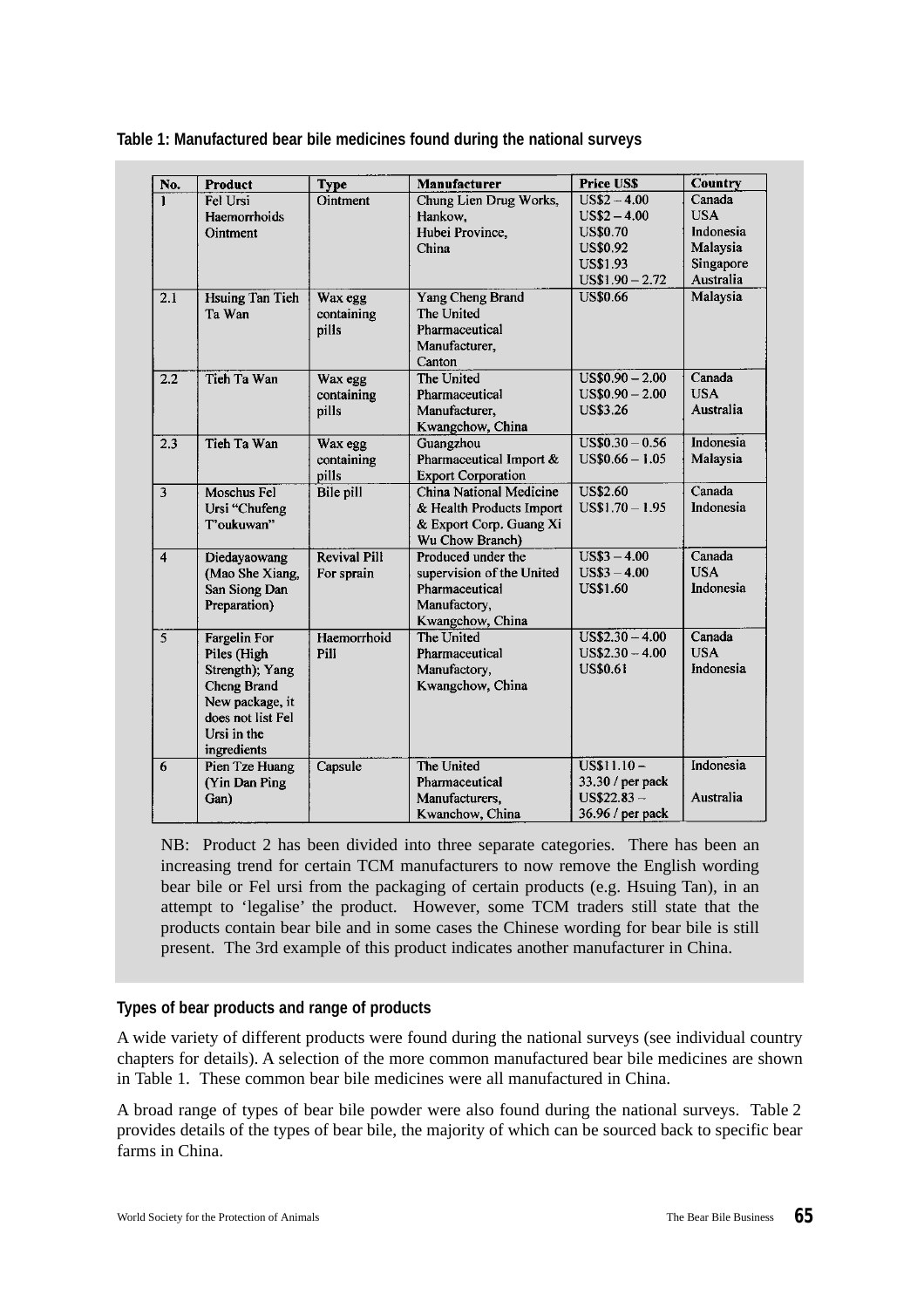Whole, intact bear gall bladders were also found in all of the national surveys. Further details can be found in the chapters relating to each individual survey. It is interesting to note that in addition to China being quoted as a source for bear galls, numerous other countries are also quoted, including: Bhutan, Canada, India, Indonesia, Korea, Malaysia, Nepal, Pakistan, Russia, Tibet, Vietnam, and the USA.

| Ĩĥ.                     | <b>Product</b>            | Type <sub>1</sub>   | Manuel Engineer                     | Price US\$                 | Centry                  |
|-------------------------|---------------------------|---------------------|-------------------------------------|----------------------------|-------------------------|
| ī                       | Bear Blie (No             | <b>Bla Creal</b>    | <b>Kumguna</b>                      | US\$41/ bottle             | <b>Canada</b>           |
|                         | <b>English Text)</b>      | Powdar              | <b>Physical dal Industry</b>        | (US\$24' gran)             |                         |
|                         |                           |                     | Co. Koongahaw, China                |                            |                         |
| ī                       | Min Yux Sher -            | <b>Blle Crystal</b> | You Has Box Furth.                  | <b>US\$40' bottle</b>      | Canada                  |
|                         | <b>Xineg Can Fene</b>     | Powder              | <b>Chin Lin Province</b>            | $(18$ \$B/ $_{\rm{geom}})$ |                         |
| $\overline{\mathbf{3}}$ | <b>Xian Fam Ran</b>       | <b>Blu Crystal</b>  | Produced by Bear Furm of            | <b>US\$50/ Lottle</b>      | <b>USA</b>              |
|                         |                           | Fowder (Bear        | Mudan lime Hal Ban                  |                            |                         |
|                         |                           | <b>BOck</b>         | Medione Groen.                      |                            |                         |
|                         |                           |                     | <b>Helmgling Province;</b>          |                            |                         |
|                         |                           |                     | Distributed by Belling              |                            |                         |
|                         |                           |                     | Tung Zen Dang                       |                            |                         |
| 4                       | <b>He Then The Plane</b>  | <b>Blue Crystal</b> | <b>Tics He Door &amp; Host</b>      | US\$15/hottle              | <b>IINA</b>             |
|                         | <b>Ball Powder</b>        | <b>Pourder</b>      | Pann, Gunagdong                     | $(1857/\text{mm})$         |                         |
|                         |                           |                     | Province, China                     |                            |                         |
| T                       | Xion Dan Pany             | <b>Bile Crystal</b> | Produced by Bear Parm of            | <b>US\$38/bottle</b>       | <b>IJSA</b>             |
|                         |                           | Ponder              | Mudanjing Hoi Bao                   | $(US37.67$ arom)           |                         |
|                         |                           |                     | Medicine Group,                     |                            |                         |
|                         |                           |                     | <b>Heilinging Porton</b>            |                            |                         |
| 6                       | <b>Bour Bile</b>          | <b>Bile Crystal</b> | Shino Wa Wildlife                   | <b>US\$150/bottle</b>      | $\overline{\text{UBA}}$ |
|                         |                           | <b>Powder</b>       | Rarcurch Castro, Po Klen            |                            |                         |
|                         |                           |                     | Province, China                     |                            |                         |
| 7                       | <b>Crystallized hand</b>  | <b>Bill Crystal</b> |                                     | US\$530/ bottle            | <b>Indonesia</b>        |
|                         | нь                        | <b>Powder</b>       |                                     |                            |                         |
| ŧ                       | Baar hile crystals        | <b>Blu Crystal</b>  | Chinese bear from.                  | US\$25.00 -                | <b>Japan</b>            |
|                         |                           | Pondar              | Sichana Province                    | 59.00/ part                |                         |
| 9                       | <b>Chang Cheng hear</b>   | <b>Blis Crystal</b> |                                     | US\$7.40/ bottle           | Mulanzin.               |
|                         | Hlc.                      | Powia               |                                     |                            |                         |
| $\overline{10}$         | Xiona Lina Shan           | Big Crystal         | Klong Ling Shan                     | 118433.70 / box            | Mulaysia                |
|                         | bar bile                  | Powia               | Zivens Bour Brooking                | with 2 bottles             |                         |
|                         |                           |                     | From, Zlywng City,                  | US\$6.75 –                 | Siegepore               |
|                         |                           |                     | Sichum Province, China              | 16.90/ bottle              |                         |
| п                       | <b>Bear hile crystels</b> | <b>Bile Crystal</b> | No. 11 Enders and                   | <b>US\$7.90/ bottle</b>    | <b>Mulancia</b>         |
|                         |                           | <b>Powdar</b>       | Animal Breading Form,               |                            |                         |
|                         |                           |                     | Chongda City,                       |                            |                         |
|                         | "Berr Haust"              |                     | Sichuan Province, China             | US\$21.00/bottle           |                         |
| 12                      | ber bite                  | <b>Bile Crystal</b> | <b>Yin Bel Boar Brooding</b>        |                            | <b>Malaysia</b>         |
|                         |                           | <b>Powder</b>       | Fam, Yanhan<br>Changleridum Special |                            |                         |
|                         |                           |                     |                                     |                            |                         |
|                         |                           |                     | Products, Jills Province,<br>China  |                            |                         |
| 13                      | <b>Changhed Hear</b>      | <b>Bile Crystal</b> | Yashas Changbakhan                  | <b>US\$21.00' bottle</b>   | <b>Murrie</b>           |
|                         | Gall Penador              | <b>Province</b>     | Special Products, Jilla             |                            |                         |
|                         |                           |                     | <b>Province</b> , China             |                            |                         |
| $\overline{14}$         | Due Brand Bear            | <b>Bile Crystal</b> | $\blacksquare$                      | US\$6.75-                  | Singapora               |
|                         | Bl.                       | Powder              |                                     | 16.90/ bottle              |                         |
| $\overline{15}$         | <b>Bear bile ceystals</b> | <b>Bile Crystal</b> | Chinese bear farm.                  | US\$4.15 -                 | Tahrar                  |
|                         |                           | <b>Possier</b>      | <b>Sichum Province</b>              | 24.24/ gram                |                         |
|                         |                           |                     |                                     |                            |                         |

# **Table 2: Bear bile powder found during the national surveys**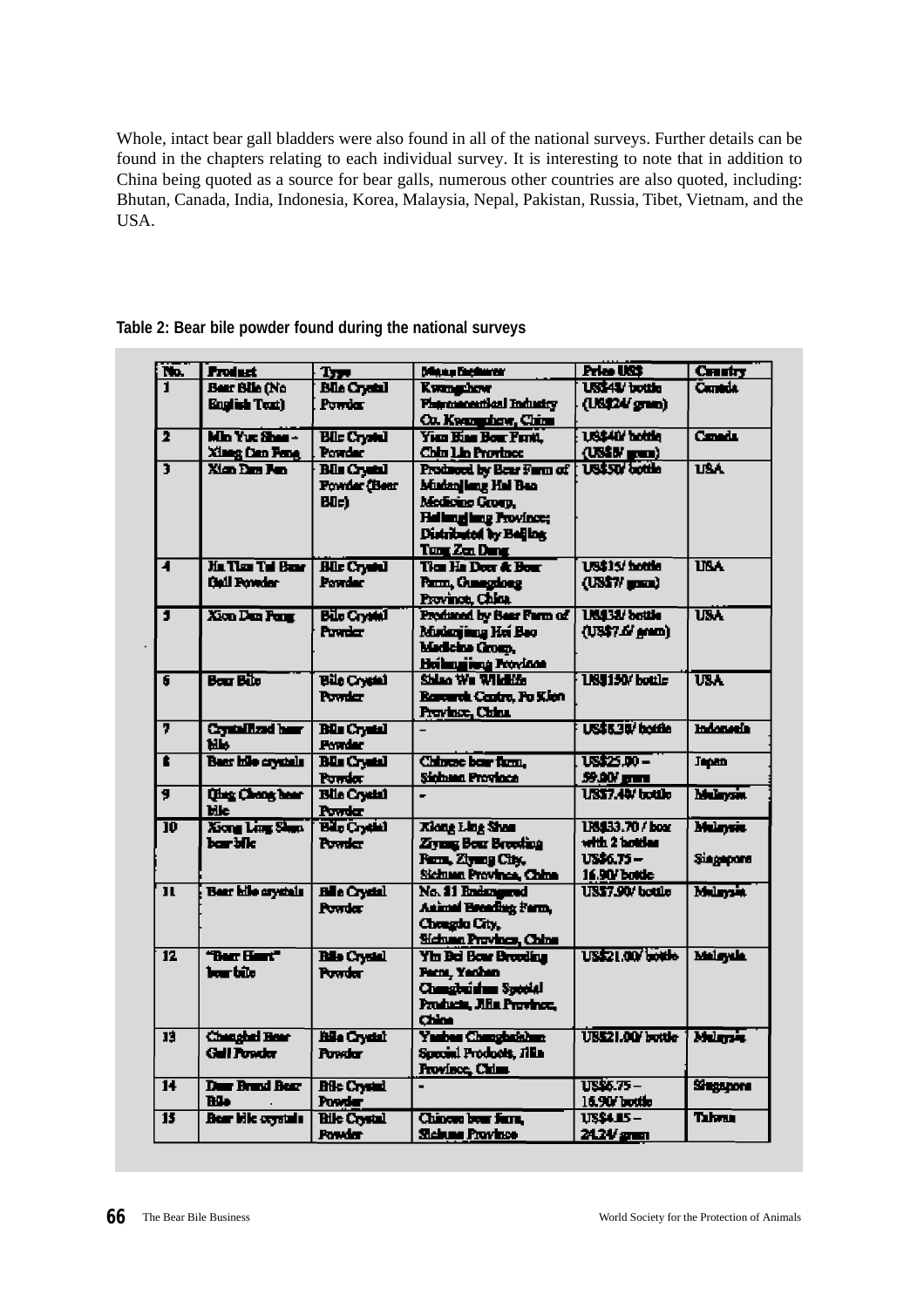# **Percentages of bear products on sale**

When the results of the national studies are compared, it can be seen that the percentages of the three categories of products found in each country varies quite considerably. Table 3 provides a detailed breakdown.

| Country       | Number of<br><b>TM</b> shops | <b>Shops selling</b><br>bear bile<br>medicine (%) | <b>Shops selling</b><br>bear bile<br>powder (%) | <b>Shops selling</b><br>bear gall<br>bladders (%) | <b>Total shops</b><br>selling bear<br>products $(\%)$ |
|---------------|------------------------------|---------------------------------------------------|-------------------------------------------------|---------------------------------------------------|-------------------------------------------------------|
| Canada        | 33                           | 22 (66.7%)                                        | $(6.1\%)$<br>2                                  | $(9.1\%)$<br>3                                    | 22(66.7%)                                             |
| <b>USA</b>    | 32                           | 27 (84.4%)                                        | (12.5%)<br>4                                    | $(15.6\%)$<br>5                                   | 29 (90.6%)                                            |
| Indonesia     | 124                          | 69 (55.6%)                                        | $(0.8\%)$                                       | $(9.7\%)$<br>12                                   | 78 (62.9%)                                            |
| Japan         | 128                          | 61(47.7%)                                         | 85 (66.4%)                                      | 48 (37.5%)                                        | 98 (76.6%)                                            |
| Malaysia      | 73                           | 23 (31.5%)                                        | 39 (53.4%)                                      | $21(28.8\%)$                                      | $57(78.1\%)$                                          |
| Singapore     | 68                           | 35 (51.5%)                                        | (5.9%)<br>4                                     | 29 (42.6%)                                        | 50 (73.5%)                                            |
| Taiwan        | 201                          | (5.5%)<br>11                                      | 35 (17.4%)                                      | $(7.5\%)$<br>15                                   | 61(30.3%)                                             |
| Australia     | 35                           | 15 (42.9%)                                        | $(0.0\%)$<br>$\theta$                           | 3<br>$(8.6\%)$                                    | $(48.6\%)$<br>17                                      |
| <b>Totals</b> | 694                          | 263 (37.9%)                                       | 170(24.5%)                                      | 136 (19.6%)                                       | 412 (59.4%)                                           |

**Table 3: Data on the bear products found during the national surveys**

NB: 1) Percentages calculated from the total number of shops relevant to that category. 2) Some shops sold more than one type of product.

It can be seen that in all countries, except for Taiwan and Australia, over 60% of traditional medicine shops sold bear products, with high percentages in Japan, Malaysia, Singapore and the USA. A possible reason why only 30.3% of shops in Taiwan sold bear products, is because of extensive awareness campaigns regarding the ban on the use of bear gall bladders since 1994, and also the promotion of alternatives to bear products. In Australia, the relatively lower level of incidence can be explained by the comprehensive legislation, and more effective law enforcement at Customs.

In addition, when the three categories of products are compared, the figures suggest certain trends. It can be seen that in countries where historically the use of bear product traditional medicines is relatively unknown (e.g. Canada, USA and Australia), there is a higher incidence of manufactured bear bile products than intact bear gall bladders. However, other countries, such as Japan and Malaysia, have a more even distribution of the three product categories. This could be explained by national preference of products. In Taiwan, for example, bear gall and bear bile powder have been the traditionally preferred products, and manufactured bear bile medicines are not as popular and are therefore uncommon in the market place.

When the national surveys are compared, a general trend reveals that manufactured bear bile medicines have the main share of the market place (37.9%). If Taiwan is removed from the sample, then the percentage of shops selling manufactured bear bile medicines rises to 51.1%. This is a very concerning finding, as it substantiates the WSPA's findings from 1999 and 2000; that bear bile products are being aggressively marketed and illegally exported from China<sup>4</sup>. In several of the studies, it was also revealed that manufactured bear bile medicines were easier to import and received less attention from the authorities than bear galls.

In Japan and Malaysia there is a high presence (over 50%) of bear bile powder in the market place. These two countries, along with Singapore, were also found to have significant sales of bear gall bladders. In Japan, 37.5% of shops sold bear gall bladders, which is an increase from 30.7% quoted by Mills et al in 1995<sup>1</sup>. However, in Taiwan during the same period, the percentage has dropped from 76.2% in 1994<sup>1</sup> to 7.5% in 2002. Again, this can be explained by the improved legislation and awareness work.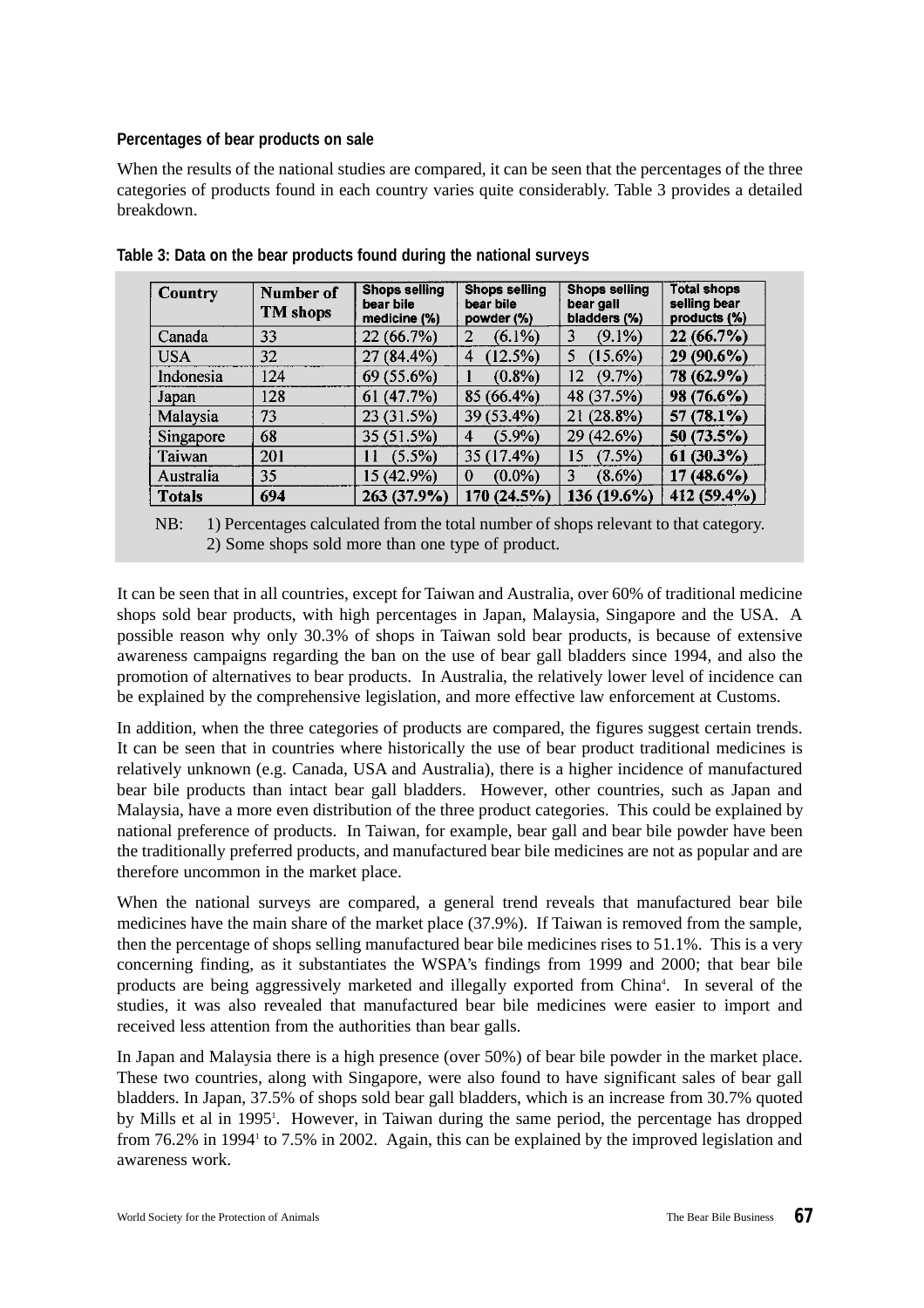# **Prices of bear products**

The prices of the bear products varied greatly, both within a country and also between countries. Within a country, there appeared to be a general trend whereby the price of products was greatest in the larger cities and lowest in smaller towns and villages. In table 4 the highest and lowest prices found in the different national studies are compared.

| <b>Country</b>     | <b>Bile</b><br><b>Medicine</b><br><b>Highest</b><br>Price<br>(US\$) | <b>Bile</b><br><b>Medicine</b><br><b>Lowest</b><br>Price<br>( <b>USS</b> ) | <b>Bile</b><br>Powder<br><b>Highest</b><br>Price<br>(USS)               | <b>Bile</b><br>Powder<br>Lowest<br><b>Price</b><br>(US\$)                    | Gall<br><b>Bladder</b><br><b>Highest</b><br>Price<br>(USS) | Gall<br><b>Bladder</b><br><b>Lowest</b><br>Price<br>(US\$) |
|--------------------|---------------------------------------------------------------------|----------------------------------------------------------------------------|-------------------------------------------------------------------------|------------------------------------------------------------------------------|------------------------------------------------------------|------------------------------------------------------------|
| Canada<br>& USA    | \$5.50/<br>bottle of<br>pills                                       | \$0.50/<br>pack of<br>plasters                                             | \$24.00/<br>gram                                                        | \$7.60 / per<br>gram                                                         | \$650.00 /<br>gall                                         | \$50.00/<br>gall                                           |
| China <sup>6</sup> | <b>Not</b><br>available                                             | <b>Not</b><br>available                                                    | \$6.00/<br>gram (in<br>pharmacy)<br>\$0.24/<br>gram (from<br>bear farm) | \$3.50 / per<br>gram (in<br>pharmacy)<br>\$0.24/<br>gram (from<br>bear farm) | \$50.00/<br>gall (in<br>pharmacy)                          | \$30.00/<br>gall (in<br>pharmacy)                          |
| Indonesia          | \$33.30/<br>pack pills                                              | \$0.61/<br>pack pills                                                      | \$8.30/<br>bottle                                                       | \$8.30/<br>bottle                                                            | \$111.00/<br>gall (in<br>Jakarta)                          | \$8.30/<br>gall (from<br>hunter)                           |
| Japan              | \$336/<br>pack of<br>tablets                                        | $$17$ / pack<br>of tablets                                                 | \$252.00/<br>gram                                                       | \$21 / gram                                                                  | \$168.00/<br>gall                                          | \$25.00/<br>gall                                           |
| Malaysia           | \$0.92/<br>pack of<br>pills                                         | \$0.58/<br>pack of<br>pills                                                | \$78.90 /<br>bottle of<br>capsules                                      | \$17.10/<br>bottle of<br>capsules                                            | \$5263.00 /<br>gall                                        | \$8.15/<br>gall                                            |
| <b>Singapore</b>   | \$2.83/<br>pill                                                     | \$0.44/<br>pill                                                            | \$16.60/<br>vial                                                        | \$6.60 / vial                                                                | \$290.00 /<br>gall                                         | \$8.25/<br>gall                                            |
| <b>Taiwan</b>      | \$12.12/<br>gram                                                    | \$1.62/<br>gram                                                            | \$28.29/<br>gram                                                        | \$1.21/<br>gram                                                              | \$40.41/<br>gram<br>\$1000.00<br>/ gall)                   | \$2.42/<br>gram<br>$($ \$60.00 $/$<br>gall)                |
| <b>Australia</b>   | \$37.00/<br>box of<br>capsules                                      | \$1.90/<br>tube of<br>ointment                                             | $\blacksquare$                                                          | $\overline{\phantom{0}}$                                                     | \$10.90/<br>gall                                           | \$10.90/<br>gall                                           |

With regard to bear bile powder, it can be seen that, compared to China, the price per gram in all other countries, is much higher. The highest price was found in Japan, at \$252.00 per gram of bile. This represents an increase of over 40 times the price of the most expensive bear bile found in China. Even if a lower range estimate of \$15/gram is taken, and then compared with an average price of \$5/gram in a pharmacy in China, then there is still a 3 times price difference. If this \$10/gram increase is multiplied by the estimated 3,000 kilos<sup>15</sup> of surplus bile that China produces each year, the price on the international market would be a conservative \$30 million more than on the Chinese domestic market. This clearly highlights the amount of money that can be made selling bear bile powder around the world, and helps to explain why bear bile powder and manufactured bear bile medicines are marketed so aggressively by this industry, despite the fact that this is illegal.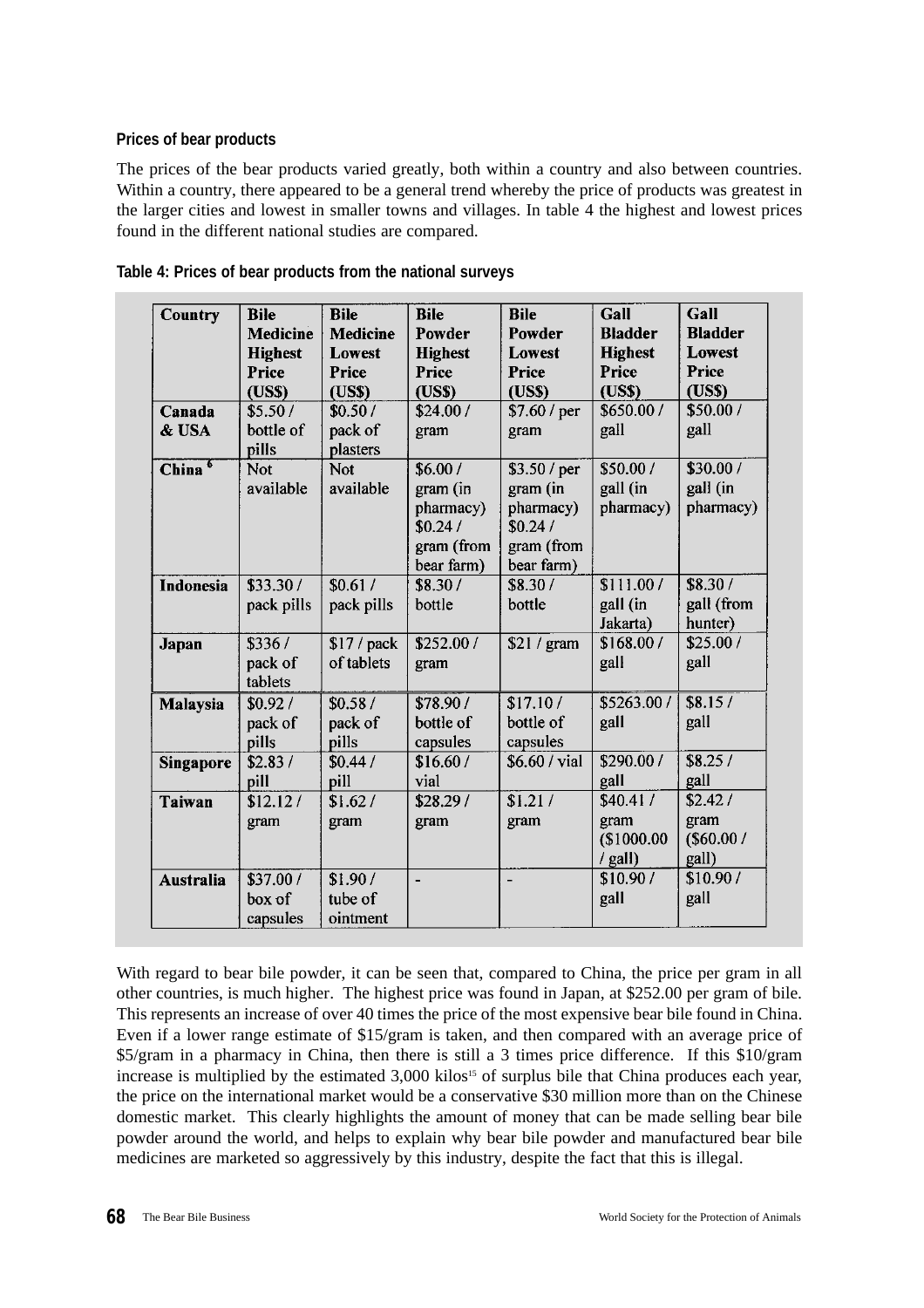

**A wide range of bear bile products, mostly originating in China, that WSPA investigators discovered being sold in the USAand Canada.**

The prices of bear galls were also seen to be much higher in several countries when compared to China. The prices of galls also varied according to whether they were sold by hunters or sold in city shops<sup>7</sup>. Since the gall of a wild bear is viewed as more potent in TCM than the bile from a farmed bear, with these price differentials the poaching of wild bears will continue as long as there is market demand and ineffective enforcement of legislation. A particularly large number of galls were observed in Malaysia (over 90 galls).

### **Sources of products and trade routes**

While there is some national production of manufactured bear bile medicines in countries other than China (e.g. Japan and Malaysia), the vast majority of these products, and the bear bile powders/ crystals found in these surveys, originated from China. As has been stated, this international trade is totally illegal. The majority of the Chinese manufactured bile medicines can be sourced back to specific factories and corporations in China, and with regard to bear bile powder / crystals, to specific bear farms in China.

In addition, a major Traditional Medicine manufacturer in Japan was found to have strong links with a bear farm in the Sichuan province. Similarly, products found in Taiwan had also originated from Sichuan. Some products had been imported from Hong Kong by Taiwanese businessmen who had dealings in the region. In 1999, Taiwanese businessmen were identified as investors in one bear farm near Guangzhou<sup>4</sup>. Also, another bear farm near Guangzhou regularly supplied bile products to a Taiwanese dealer, who imported them into Taiwan<sup>4</sup>.

Apart from Singapore and Australia, the other countries surveyed all have national, wild bear populations. It is interesting to note that for both Taiwan and Australia the sources of the bear galls were unknown. In Taiwan, TCM traders were very unwilling to reveal sources of the galls. This contrasts with the situation in 1991, when sources were revealed far more openly<sup>2</sup>, which was prior to the improved legislation and awareness work.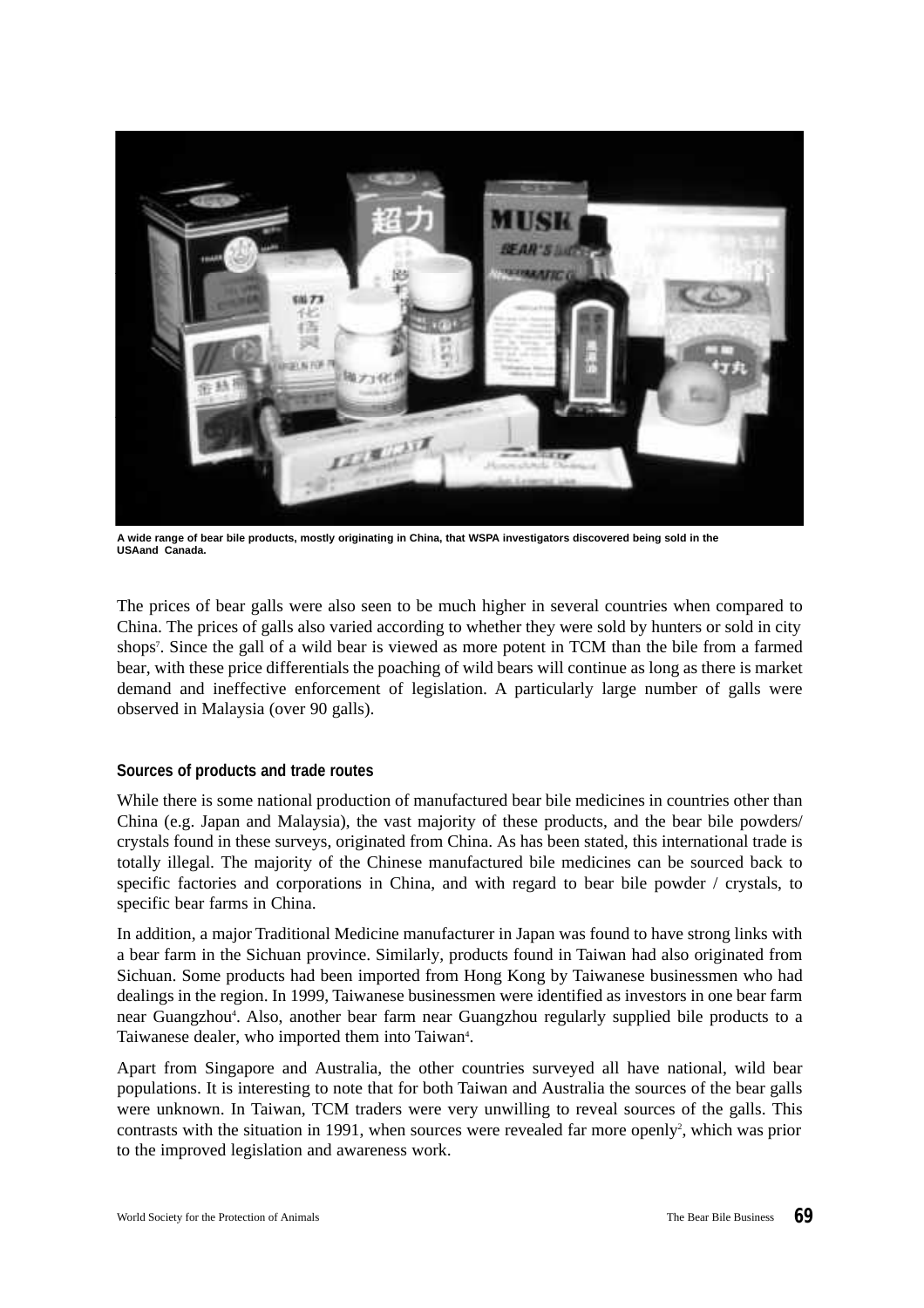| <b>Country</b> | <b>Chinese Province containing bear farm</b> |
|----------------|----------------------------------------------|
| Canada & USA   | Fujian, Guangdong, Heilongjiang,             |
| Japan          | Sichuan                                      |
| Malaysia       | Jilin, Sichuan                               |
| Singapore      | Sichuan                                      |
| Taiwan         | Sichuan                                      |
| Australia      | Heilongjiang                                 |

**Table 5: Bear bile powder / medicines sourced to bear farms in Chinese provinces**

# **Table 6: Summary of sources of bear galls found during the national studies**

| <b>Survey Country</b> | <b>Bear Gall Source Countries</b>                                 |
|-----------------------|-------------------------------------------------------------------|
| Canada                | Canada, Russia                                                    |
| <b>USA</b>            | China                                                             |
| Indonesia             | Indonesia, Korea                                                  |
| Japan                 | Bhutan, China, India, Japan, Nepal, Pakistan, Russia, Tibet, USA, |
|                       | Vietnam                                                           |
| Malaysia              | China, India, Indonesia, Malaysia, Nepal, USA                     |
| Singapore             | China, India, Indonesia, Malaysia, Nepal, Russia, Vietnam         |
| <b>Taiwan</b>         |                                                                   |
| Australia             |                                                                   |

# **The impact of the trade in bear products on wild bear populations**

Whilst it has been suggested that farming bears helps to prevent wild bears from being killed for TM purposes, there is continuing debate about the value of bear farming to conservation<sup>17</sup> and some studies indicate that cheaper farmed bile has helped to expand the market for bear parts<sup>6,18</sup>. Wild bear populations in North America continue to be hunted for their gall bladders<sup>19</sup>.

In the recent studies in Canada, Indonesia, Japan and Malaysia, bear galls were obtained from national wild bear populations, as well as imported from other countries. The majority of galls in Indonesia were sourced from local Malayan sun bears; 37 galls were counted in this study, with only one sourced from Korea<sup>7</sup>. This was a clear example where the promotion of bear bile products was having a significant negative effect on the wild bear population. In Japan, the galls were sourced from: imported wild bears (including a significant proportion from China); Japanese wild bears; and bears in Japanese bear parks.

The bear gall sources stated for Malaysia and Singapore were similar to those stated in 1991. Also, the sources for galls in Japan were similar to the official sources in 1991. However, in these three markets there appears to have been an increase in the number of source countries. This could be explained by the increase in communications between countries during the last ten years, or it could, more importantly, indicate decreasing bear populations in the original source countries. The Asiatic black bear and the Malayan sun bear have been hunted extensively in Asia. The capture of the sun bear is increasing in Indonesia, Myanmar, Laos, Cambodia, and Vietnam. Gall bladders have been recently seen for sale on the border between Myanmar and Thailand<sup>13</sup>, and on the border between Cambodia and Thailand<sup>14</sup>. Additionally, the sloth bear in India has been heavily poached in recent years, with several hundred bear galls seized in early 2002 in northern India. The pricing structure for bear galls can help explain the reason for the extent of this hunting. In Indonesia, for example, the forest hunter can obtain \$8.30 per bear gall. However, by the time the gall reaches Jakarta, the price is 10 fold, at \$111.00 per gall. In addition, wild bear populations in North America continue to be hunted for their gall bladders<sup>6,19</sup>.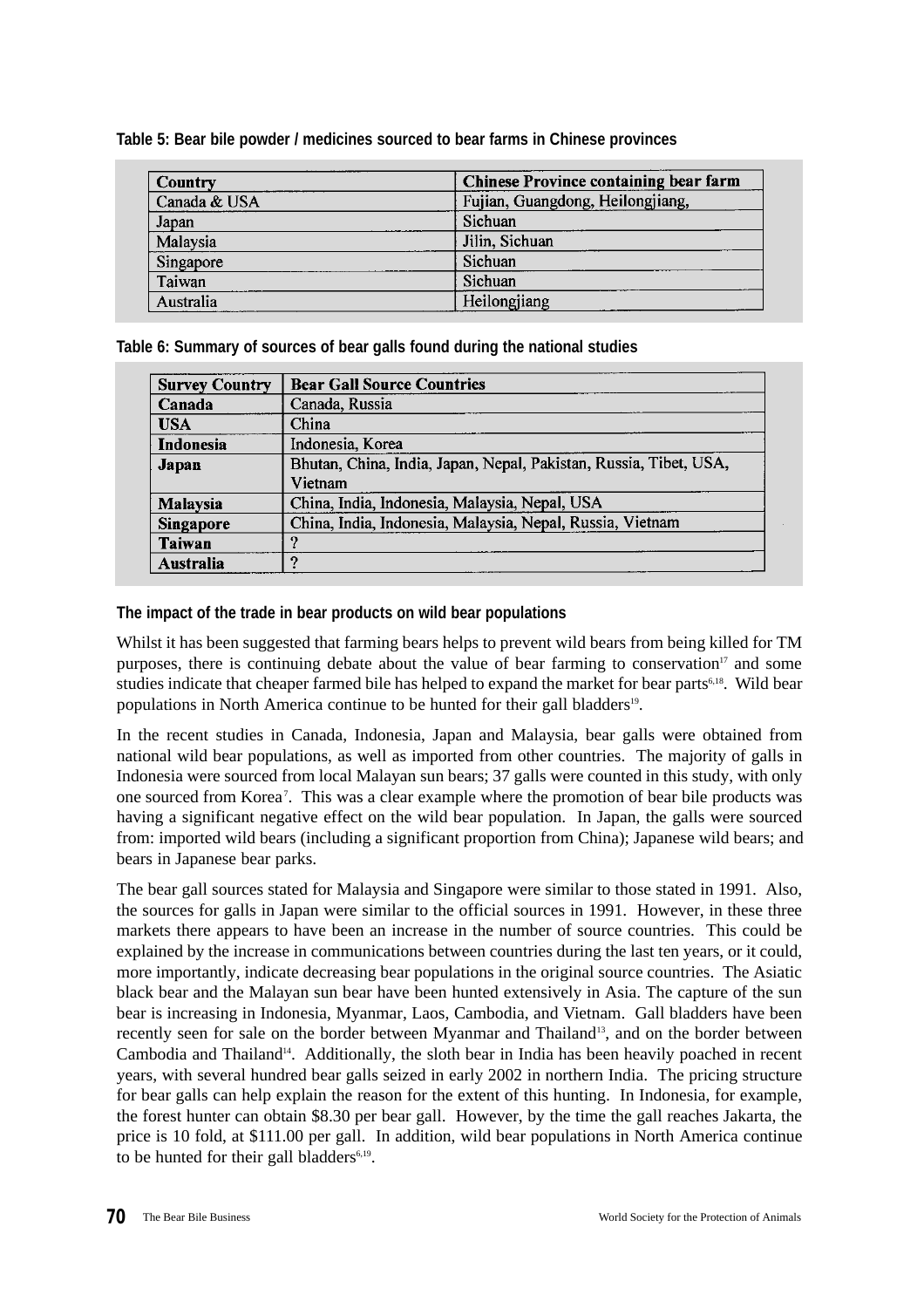

**Products from Chinese bear farms, where conditions have been universally condemned by animal welfarists, were found throughout the world during WSPA's global study.**

It is difficult to quantify the accurate numbers of wild bears killed for their galls, since only a small percentage of the illegally poached galls are seized by the authorities, either in the field or the market place. Accurate censuses of wild bear populations need to be carried out urgently to determine the real picture. However, the best solution would be to stop the demand from the international market.

In addition to the illegal international trade in bear galls, the international smuggling of live bear cubs to supplement the captive stocks in China's bear farms is a continuing problem. China has stated that captive breeding on the bears farms is successful. However, in 1999 and 2000, bear farm workers stated that some of their bears were obtained from Myanmar<sup>4</sup>. Also, in early 2002, 17 bear cubs were confiscated in the Russian Far East, on the border between Russia and China. Smugglers were attempting to take them into China, to be used in China for the production of medicines<sup>16</sup>.

### **Supply patterns of products**

In the Singapore and Malaysia national surveys, the regularity of supply was assessed in detail. In Singapore, 13 out the 50 shops selling bear products (26%) had a regular supply<sup>10</sup>. In Malaysia, traders in Peninsular Malaysia stated they had regular supplies of bear galls, bear bile and manufactured bear bile medicines. In Sarawak and Sabah, there was an irregular supply of galls, but some availability of bear bile and manufactured medicines<sup>9</sup>. In the latter study, China was named as the main source of galls for Peninsular Malaysia.

### **Methods of importation**

The extent of the trade in bear products in some countries clearly indicated that there were wellestablished illegal import channels, where companies were importing in large quantities and then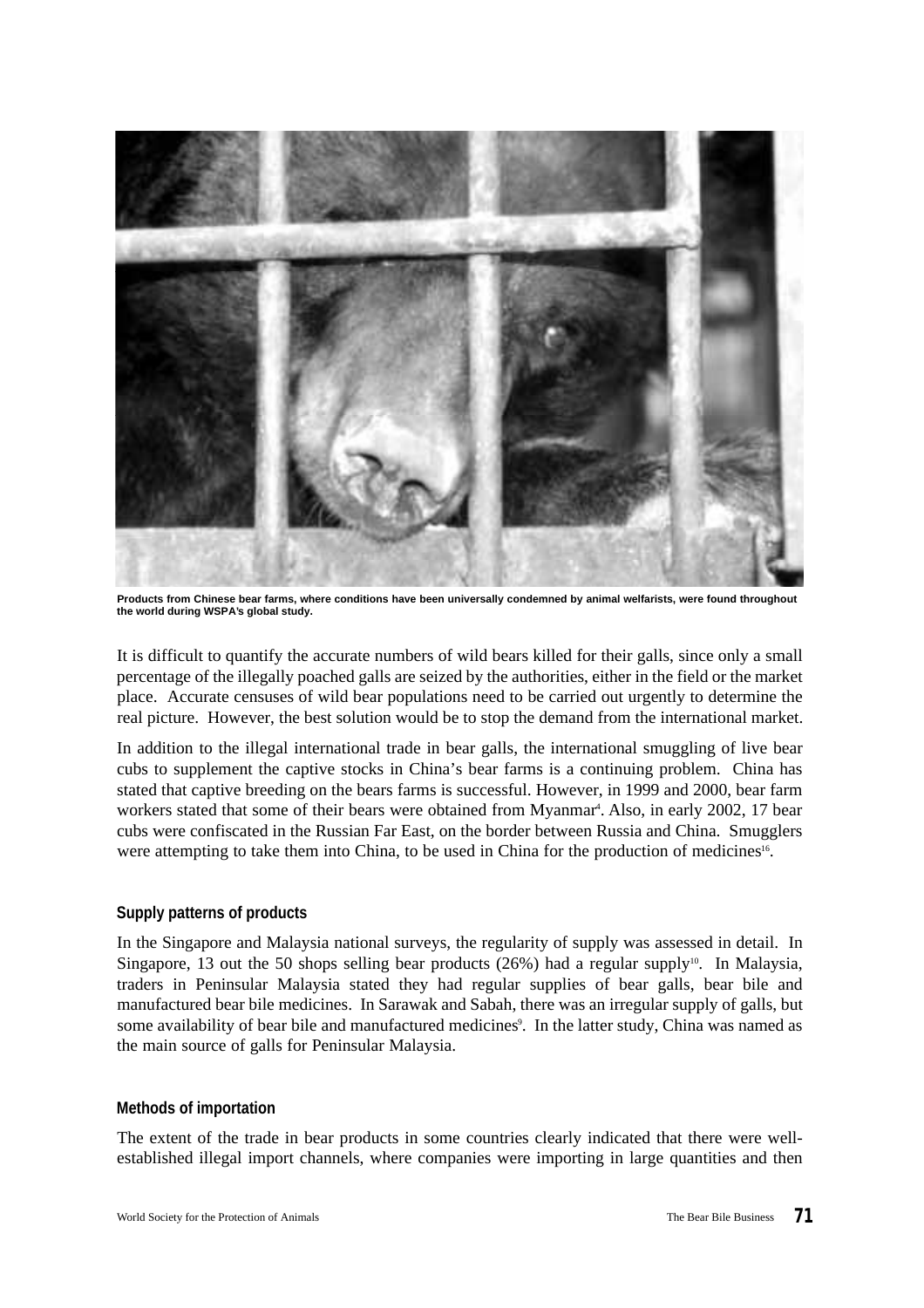distributing the products to the shops. This was the case for the majority of the countries surveyed, particularly Japan, Malaysia, Singapore, and the USA. In addition, products were imported by individuals, the items being smuggled in the personal possessions of the shop keepers, dealers, or consumers, travelling between two countries.

# **Legality of the trade**

All eight countries covered by the national surveys are Parties to CITES, and therefore any international commercial trade in Appendix I listed bear species is prohibited.

International trade of Appendix II listed bear species (American black bear, Polar bear, and populations of the brown bear, apart from those in China, Bhutan, Mexico and Mongolia) is controlled with requisite export permits. However, it was evident that the required permits had not been obtained for the galls of Appendix II listed bear species that were found to have been traded during these surveys.

The implementation of CITES is dependent on effective national legislation of the member Parties. The national surveys revealed that some countries had effective legislation, such as Australia and Indonesia. However, the level of enforcement varied greatly. In Australia the enforcement was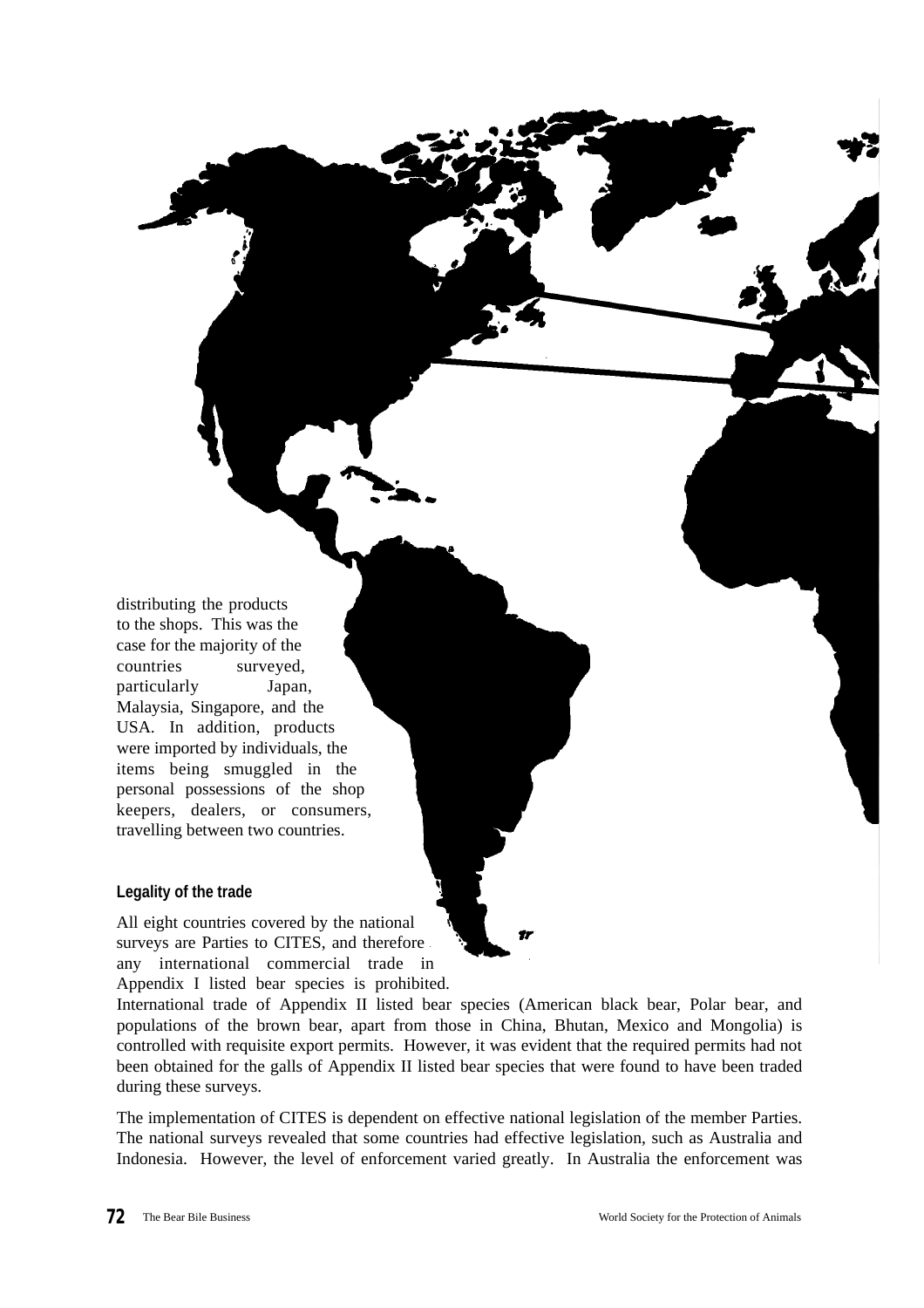

moderate, but in Indonesia, it appeared to be lacking at many times. In Taiwan, improved legislation and enforcement appeared to have had a significant effect on the level of illegal international trade during the previous ten years. The legislation in Singapore could be further improved.

In addition, in the countries that have wild bear populations, it was found that effective legislation for protecting species and controlling internal trade was lacking in some countries. In the USA and Canada, disparities between state and provincial laws, provided loopholes for the bear viscera trade. In Japan, under the domestic legislation, it was possible for illegally imported bear gall, bile and processed medicines to mix with legally obtained and domestic products in the market place. In another example, improved protection of the sun bear in Sarawak, Malaysia, was needed.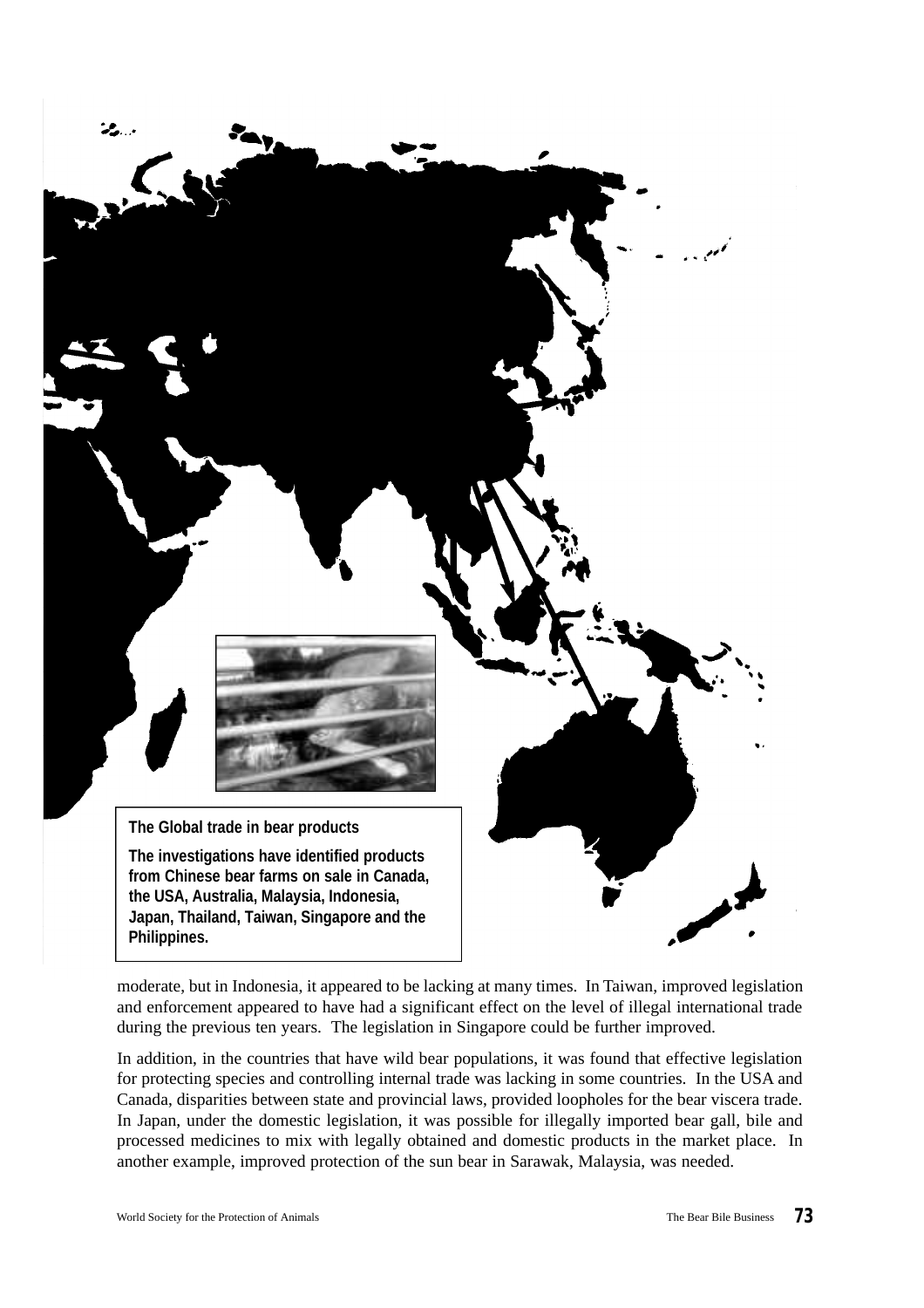Differences in national legislation clearly had an effect on the level of trade in the different countries surveyed. However, in addition to this, it was clear that the attitude of the TCM community and their understanding of the legislation that had a great effect on the trade. In Taiwan, many traders were well aware of the legislation and did not sell bear products because they knew the penalties. However, in Malaysia, some traders knew it was illegal, but were suggesting ways to take the products through customs and even described their own methods for bringing the products into Malaysia. Bribery was even suggested. In addition, some traders said that since the bile was from farmed bears, the international trade was legal.

### **Registration of the products with health authorities**

In some countries, traditional medicines need to be registered with the health authorities in a similar way as western medicines. However, in Malaysia, examples of manufactured bear bile products were found to be registered with the health authorities. This is clearly an example where close liaison between the Health and CITES Management Authority is needed. In Australia, all TCM products need to be registered or listed with the Australian Register of Therapeutic Goods (ARTG). As a consequence, it is virtually impossible to import or sell bear products in Australia. In addition, in the State of Victoria, a scheme to regulate and manage the TCM profession is in place, which will licence TCM professionals. The level of awareness of the illegality of selling bear products was found to be higher in this state.

#### **The use of bear products - far from a traditional cure**

Historically, bear bile has been used to prevent and reduce fever, heat and inflammation and is believed to have an efficacy of protecting the liver, improving eyesight, and breaking down gall stones. It is also a specific remedy for chronic hepatitis. However, the various national studies identified other non-traditional products that contained bear bile, including pills, oils, ointments, suppositories and tinctures, for sore throats, colds, faintness, skin rashes, pimples, muscle aches and general well-being. Many of the products could be classified as non-essential. Also, many of them did not require a prescription from a TCM practitioner; they could be sold over the counter. In Taiwan, only 3 out of 201 shops asked to see a prescription<sup>11</sup>. In 1980, TCM in China only required 500 kilos of bear bile per year. By 1998, over 7,000 kilos per year were being produced, of which China could only consume 4,000 kilos. Therefore, new markets have been actively sought both domestically (legally) and overseas (illegally). Therefore, any new products that can be devised to contain bear bile, are being marketed, even bear bile wine<sup>4</sup>.

#### **Disguised bear bile products and counterfeit bear products**

In some of the national surveys, including Australia, it was found that in order to import or sell bear bile medicine, several methods were used to disguise the product or the contents of the product. In some products the English wording 'bear bile' was removed, whilst the Chinese text was left intact. Correction fluid was also used to cover the illegal ingredients. There definitely appeared to be a strategy to produce new packaging for some products, in order to facilitate the movement of the items through customs.

Counterfeit bear products were another issue highlighted during the surveys. Some traders stated that there were counterfeit galls (i.e. from a pig or cow) in the market place. Also, it was suggested that bear galls could be injected with pig bile, and pig galls could be injected with bear bile. The intention, in both cases, was to obtain a higher price for the so-called 'real bear gall'. The national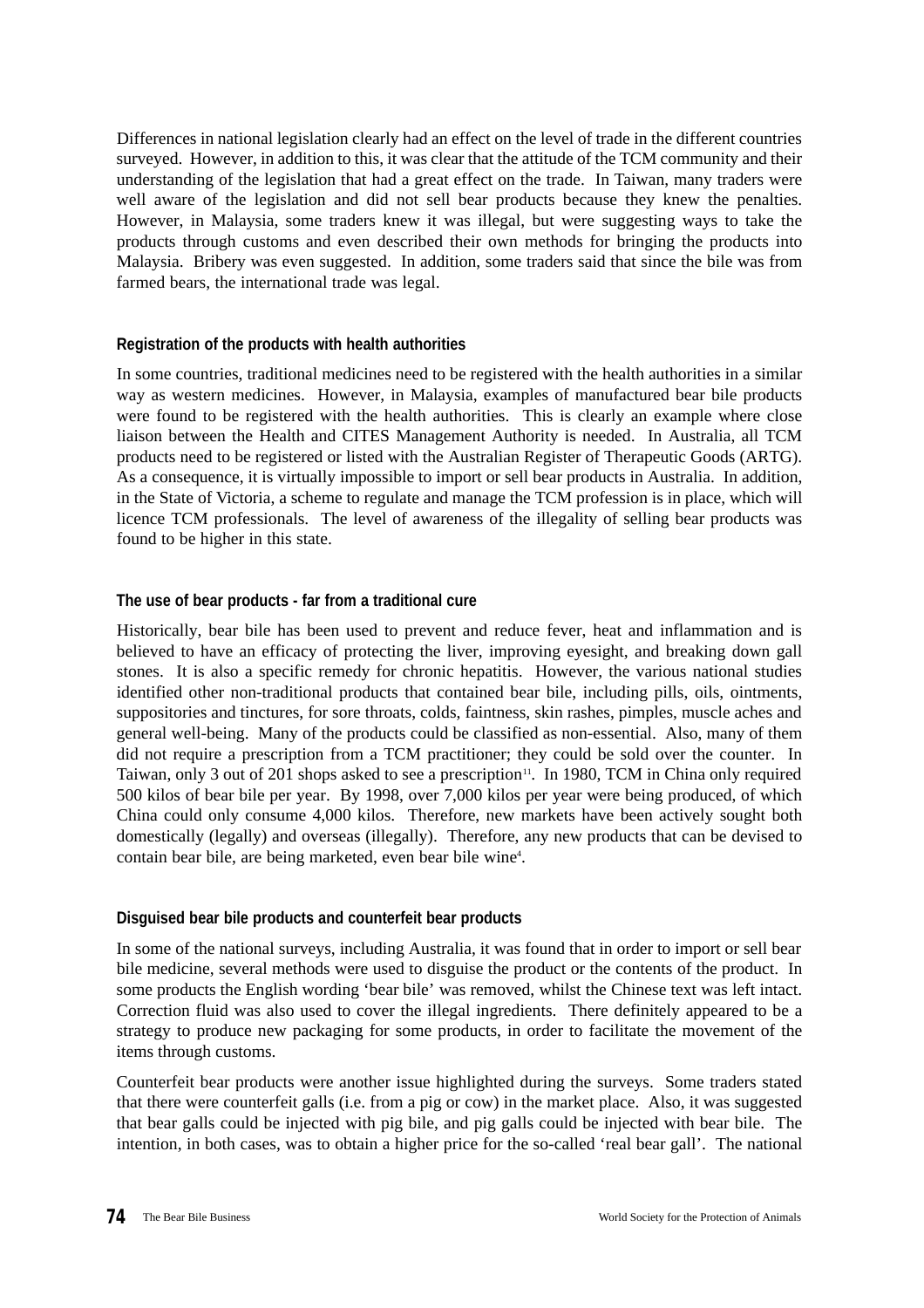

**Bear bile product found in Malaysia.**

legislation in some countries may protect the consumer against such misrepresented products, but in other countries there are no such safeguards in place. However, whether the galls are real or not, the sale of them still encourages consumption and increases the demand for bear bile and bear gall.

#### **Profile of consumers**

The consumers identified in the national studies were predominantly Chinese, Korean, Japanese. In addition, Singaporean, Thai, Indonesian, Malay, Indian, and also non-Asian, European, were identified.

### **Is the international bear products trade increasing or decreasing?**

Whilst the international bear products trade has shown a marked increase in the Japanese market, it appears to have decreased in Taiwan<sup>1,8,11</sup>. However, from the total sample of 694 shops in eight countries, 412 shops (59.4%) were found to be selling bear products. A total of 263 shops (37.9%) sold manufactured bear bile medicines, 170 shops (24.5%) sold bear bile powder, and 136 (19.6%) sold intact gall bladders. Nearly 1 in 5 shops sold bear galls! These findings are based on nearly 700 shops, however they represent only a small percentage of TCM shops around the world. Therefore, the total picture is clearly going to be far worse for bears. Therefore, as far as the global market is concerned, the situation for both wild and captive bears is still very bleak and needs addressing urgently.

The eight national studies carried out during the last three years, clearly indicate that the aggressive marketing and illegal international trade of bear bile powder and manufactured bear bile medicines